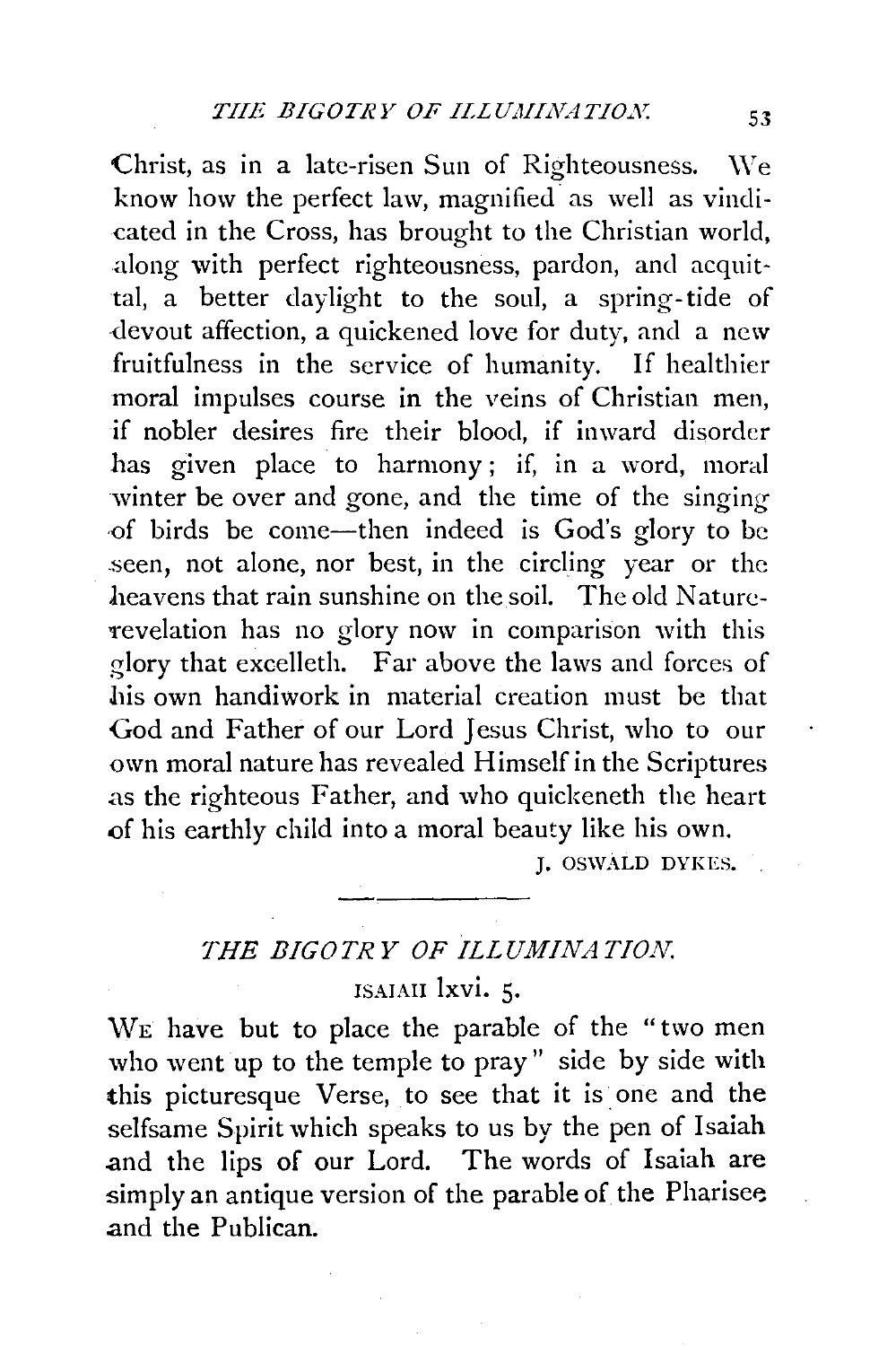In his day, as in our Lord's, there were those who trusted in themselves that they were righteous, and despised others ; Pharisees before the Pharisees, who were mainly occupied with the niceties and technicalities of ritual, who condemned their very brethren as. unclean, and cried, "Stand· off! we are holier than. you!" And even in Isaiah's day there were Publicans. as well as Pharisees—men of a humble and contrite spirit, who could not so much as look up to Heaven,. but smote upon their breasts, saying, "We are all asan unclean thing, and all our righteous deeds as filthy rags. Be not very angry, 0 Lord, neither remember our iniquity for ever." And just as the Lord Jesus, humbling the proud and exalting the humble, pronounced " this man justified rather than the other," so the Lord Jehovah affirms that He will appear to give· joy to the contrite souls who trembled at his word, and to put to shame the painted hypocrites who hated them, and cast them out of the synagogue.

But we must try to form a more exact and complete conception of the two classes whom Isaiah depicts. than even this parallel affords.

At the time of which the Prophet speaks, the Jews. were captives in Babylon. Their captivity was drawing to a close. They were looking forward to times of peace, when, restored to their native land, they should not only build houses, but inhabit them, not only plant. vineyards, but enjoy them ; when their cities should rise from their ruins, and the whole land become a fold for flocks.<sup>1</sup> The great body of the nation, then as always, took the days as they came, and seldom troubled themselves to reflect whether on the higher, or the:

' Isaiah !xv. 8-10, 17-25.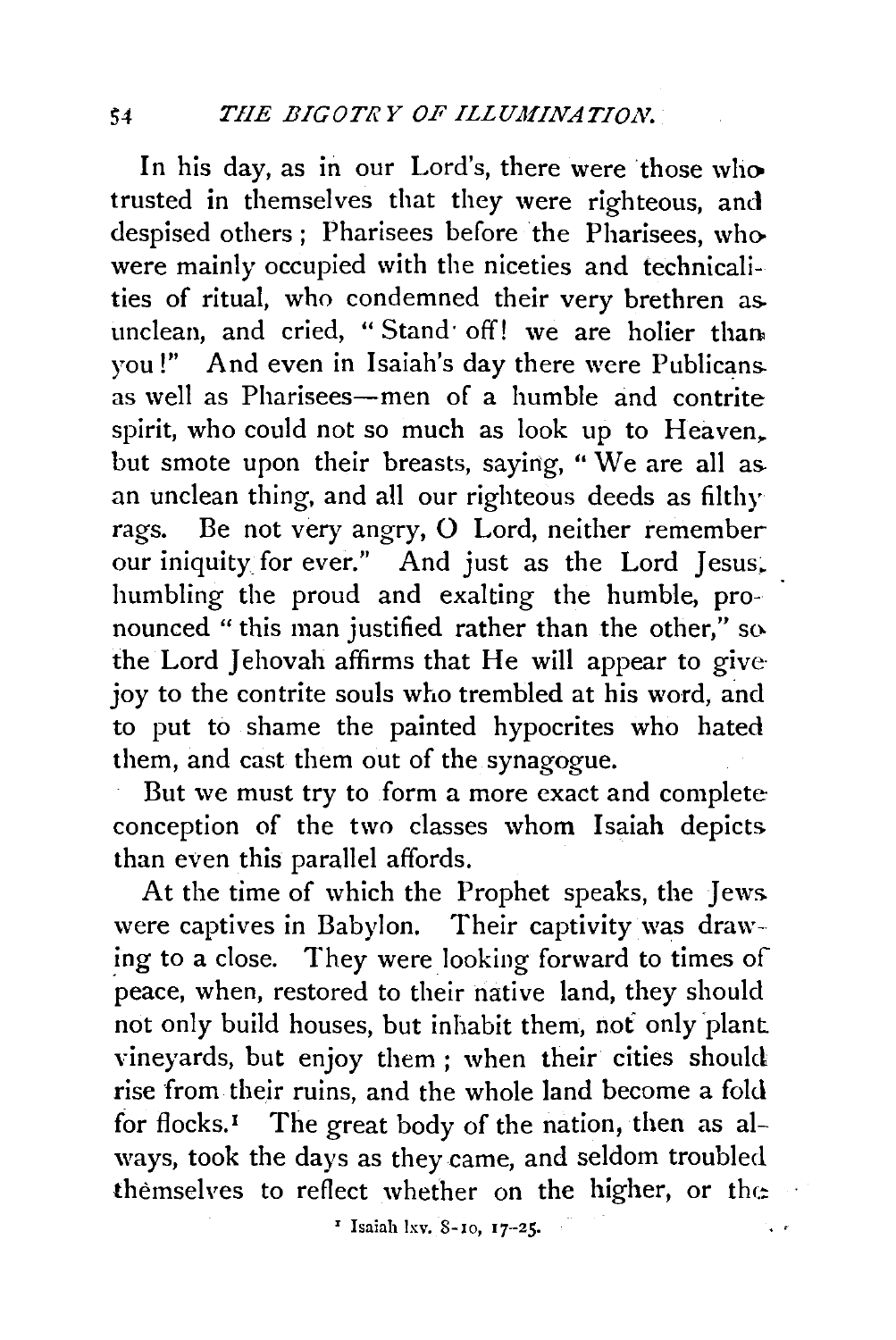future, aspects of their life. But there were two classes in the nation who were not content to drudge on day by day, who were compelled to look before and after. And, while they both devoted themselves above all to the religious aspects of human life, and sought to keep themselves in correspondence with Heaven, their reflections landed them in quite opposite conclusions.

By far the larger'and more influential of these two classes gave themselves mainly to the speculative and the ceremonial elements of religion. They thought much and freely on the truths which lie at the basis of all religion ; but they also thought much of ritual, or the mere outward and formal expression of religion. The Prophet tells us that, in the prospect of being restored to the land of their fathers, they were much exercised as to the kind of temple they should build for Jehovah, the sacrifices they were to offer Him, as to how and in what forms they should revive the splendid ritual of his house. And, remembering the stress laid on temple and sacrifice by Moses and the prophets, our first impression of these men is that they must have been the very salt of Israel, that the thoughts and intents of their hearts must have been singularly well-pleasing to God. Naturally, therefore, we are no little surprised to hear<sup>1</sup> God refusing any house they could build for Him, with anger and contempt, and denouncing their sacrifices, the very sacrifices ordained by Moses, as mere insults and crimes. " He that slayeth an ox killeth a man; he that sacrificeth a lamb strangleth a dog; he that offereth an oblation offereth swine's blood ; he that burneth incense blesseth an idol." In any connection these words

' Isaiah !xvi. 1-3.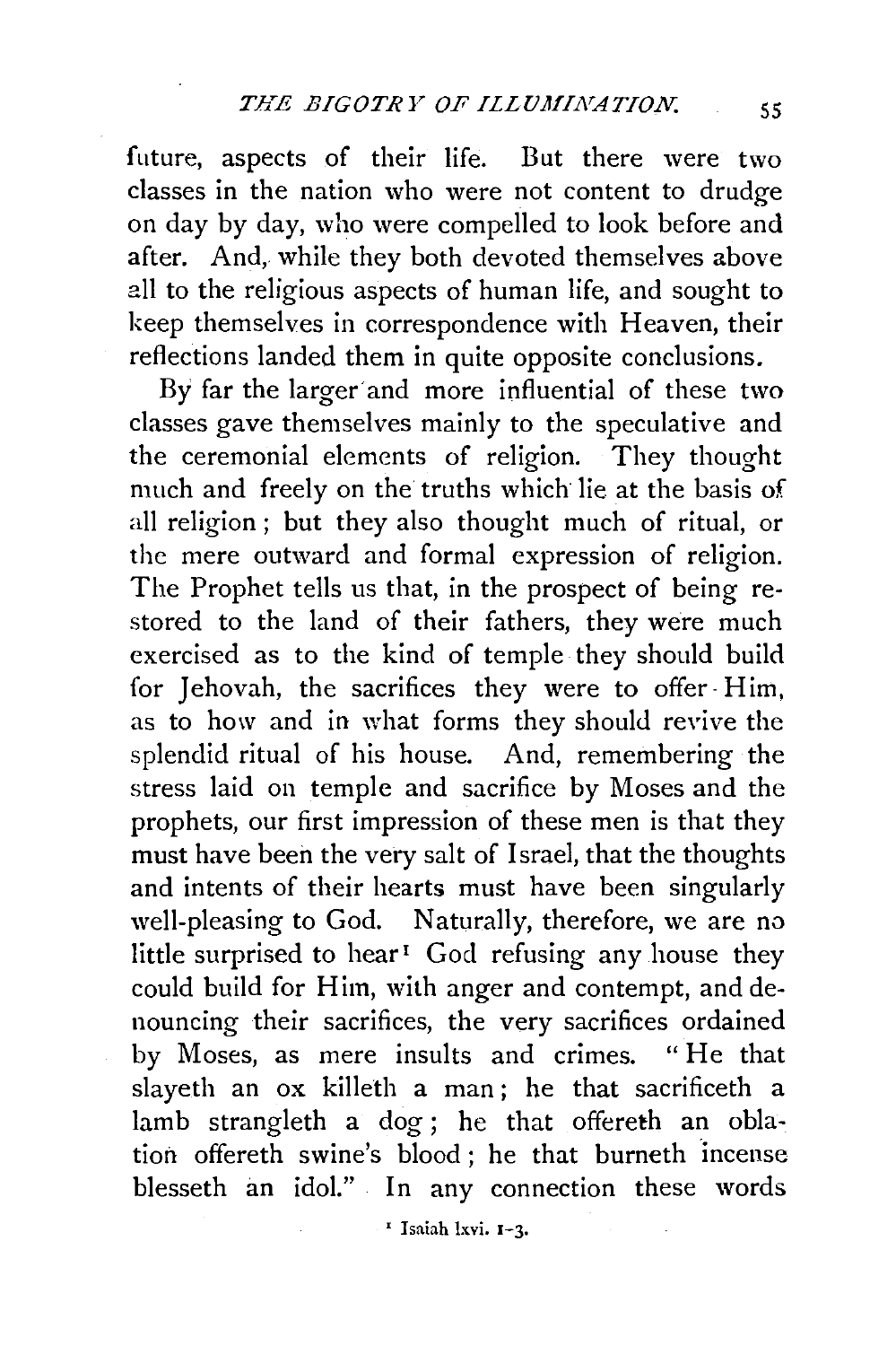would be startling enough ; but to find them in a Hebrew Scripture, addressed to Jews bent on honouring Jehovah by reviving the worship of his house, is enough to take away one's breath. What had these men done, into what fatal error had they fallen, that they should be thus roughly rebuked by Him of whom they said, "Let Jehovah be glorified"?

Their contact with the restless, inquisitive, and cultivated intellect of the Babylonians had led them to inquire and think more freely than their fathers had been wont to do. All that we include under the term " education " had become a passion with them during their captivity. They were wild for that "knowledge" which they saw to be "power." But this could be no offence to the God of all wisdom. Nor, I think, can *the bitterness* of his wrath against them be explained either by their adoption of certain Babylonian methods of inquiry into the secrets of the spiritual world, or even by their having partially yielded to the vast and constant pressure of the idolatrous influences by which they were surrounded. It *was* an offence against God, it did "provoke" Him, that they should "sacrifice in the gardens" of the Babylonian temples, and " burn incense on the tiles," or bricks, for the fabrication of which the Babylonians are celebrated to this day, and of which they built their altars. It did seem to Him that they "walked in a way which was not good" when they " sat among the graves" to hold intercourse with the dead, and " spent the night in crypts," where they were initiated in the secret mysteries of heathen philosophy ; when they did not scruple to eat that which his law denounced as unclean at idolatrous feasts. It could not but move Him to resentment,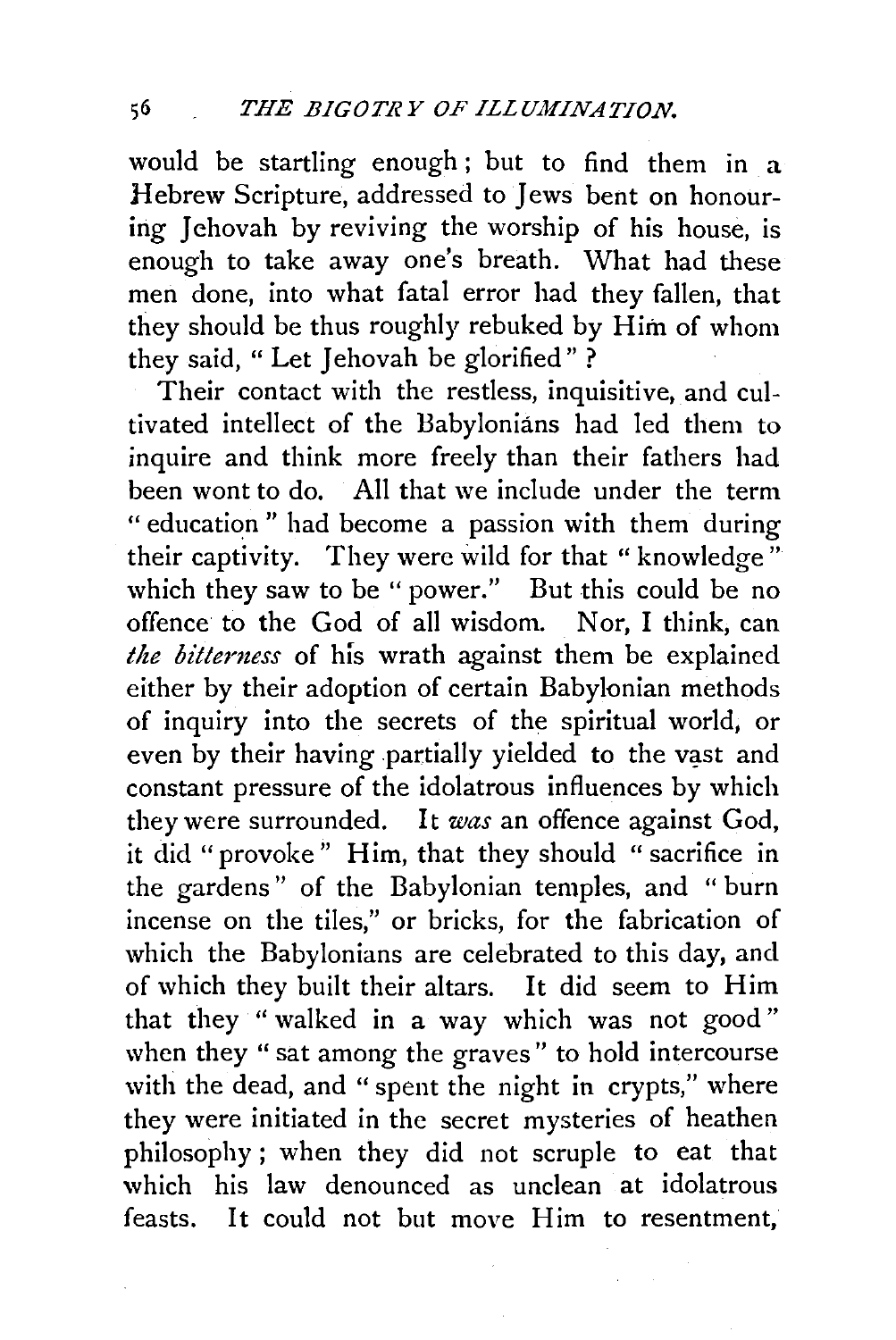when, forsaking Him and forgetting his holy mountain, they "prepared a table for  $\overline{F}$  ortune, and filled a libation to Destiny." In so far as they fell into these sins, they could not but incur the anger of God.<sup>1</sup>

But we must remember that, according to the whole testimony of ancient history, the Jews did not as a people yield to the idolatry of their captors ; that, in their captivity, they grew so sick of the dark and cruel worship of idols, as that they have never since lapsed into that sin, prone to it as they had been before. We must also remember that those of them who were initiated into the mysteries of the Babylonian schools and temples may have been, and probably were, sincere seekers after knowledge. Struck and impressed by the superior civilization of their captors, they gave themselves to search out its secret sources, with a view of appropriating whatever they found good in it, and of reproducing it in Hebrew forms. There was no sin in that. Moses had learned much of his wisdom in Egypt. Even the law that came by Moses bears abundant traces of having come to him through an Egyptian mould; while the temple and its services, the priesthood and its vestments, were confessedly framed on Egyptian models. And if Moses might learn from Egypt, why might not these subsequent leaders of Hebrew thought learn from Babylon? That which was a virtue in him could hardly be a sin in them. Yet, despite the goodness of their intention, and in part, apparently, *because* of their intention to modify and enlarge the Mosaic ritual by the Babylonian wisdom, God rejects their temple and worship with the utmost abhorrence: nay, He denounces them with a

' Isaiah !xv. 3, 4, II.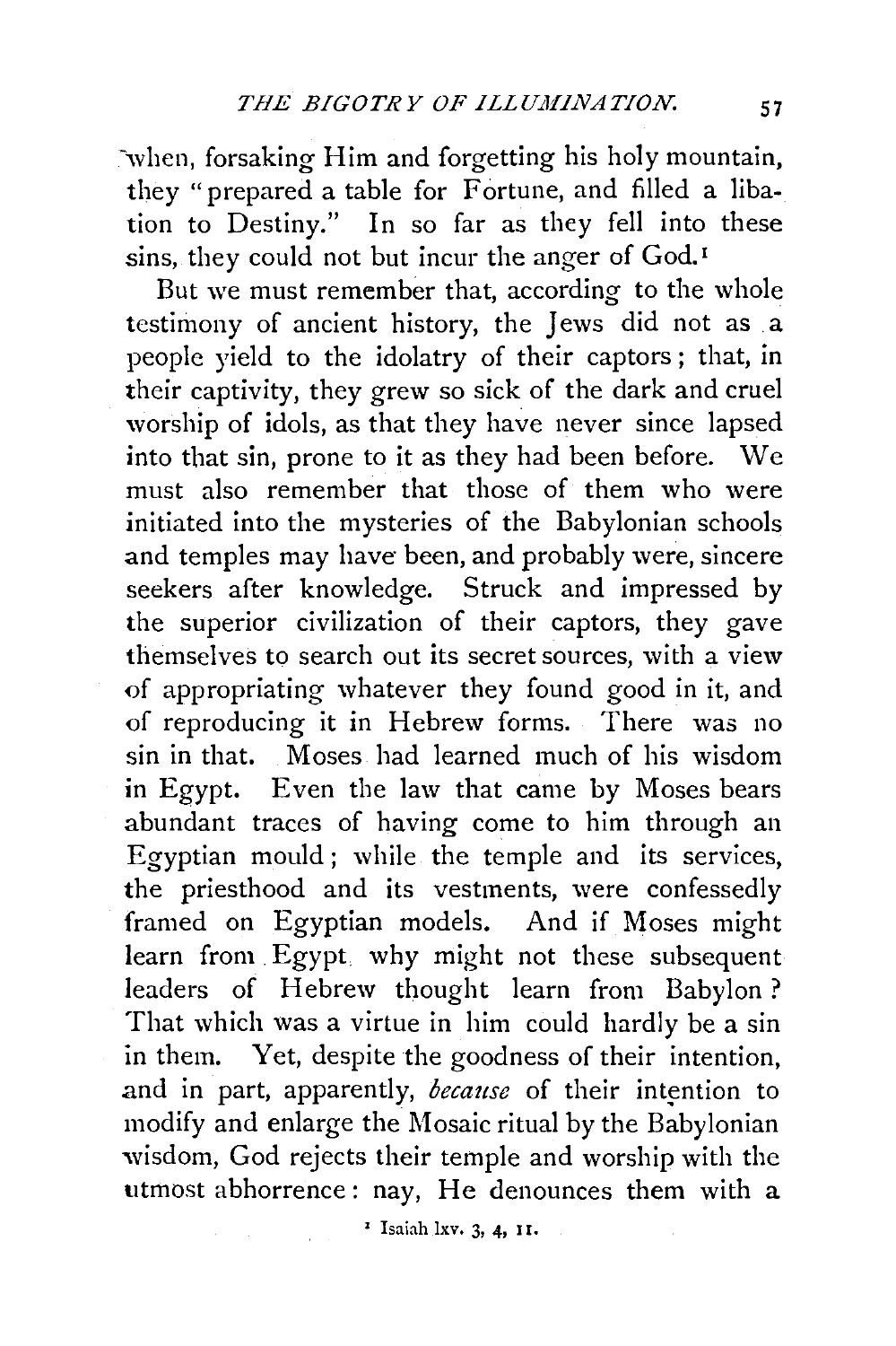bitter contempt, for which, as yet, we cannot fully .account.

If we would account for it, we must not only take note of their deference to the Babylonian wisdom, we must also observe that these men had fallen into the very sin most offensive to Heaven-hating men to prove their love for God. Puffed up by a sense of their superior wisdom, they affected a singular and unapproachable holiness. *They* had been initiated into sacred and secret mysteries ; *they* had held converse with the spirits of the dead ; they had been admitted to the most interior and solemn acts of the Babylonian worship; they were purposing to modify and reform the Mosaic law and ritual : and on all these grounds. they claimed a sanctity special and peculiar to themselves. *They* were not of the common strain. They were not as other men were, but high above them. They posed themselves as on a pedestal, and, gathering their immaculate robes about them, they cried to their brethren, "Stand off! we are holier than you!" Chosen and set apart, as they conceived, by special revelations and superior sanctity, they even "hated" their brethren, and "thrust them out," *i.e.,* excommunicated them from their fellowship. Nay, worse still, and the crowning sin of all, they made God Himself a partaker in their sins-hating their brethren *for his Name's sake,* and thrusting them out *that He might be glorified!* 

Now, there is no sin against the Divine Love so offensive as this, none which so deeply moves the Divine resentment. In the Old Testament Scriptures we see a God who is merciful and gracious, easy to be entreated for any sin committed simply against Him-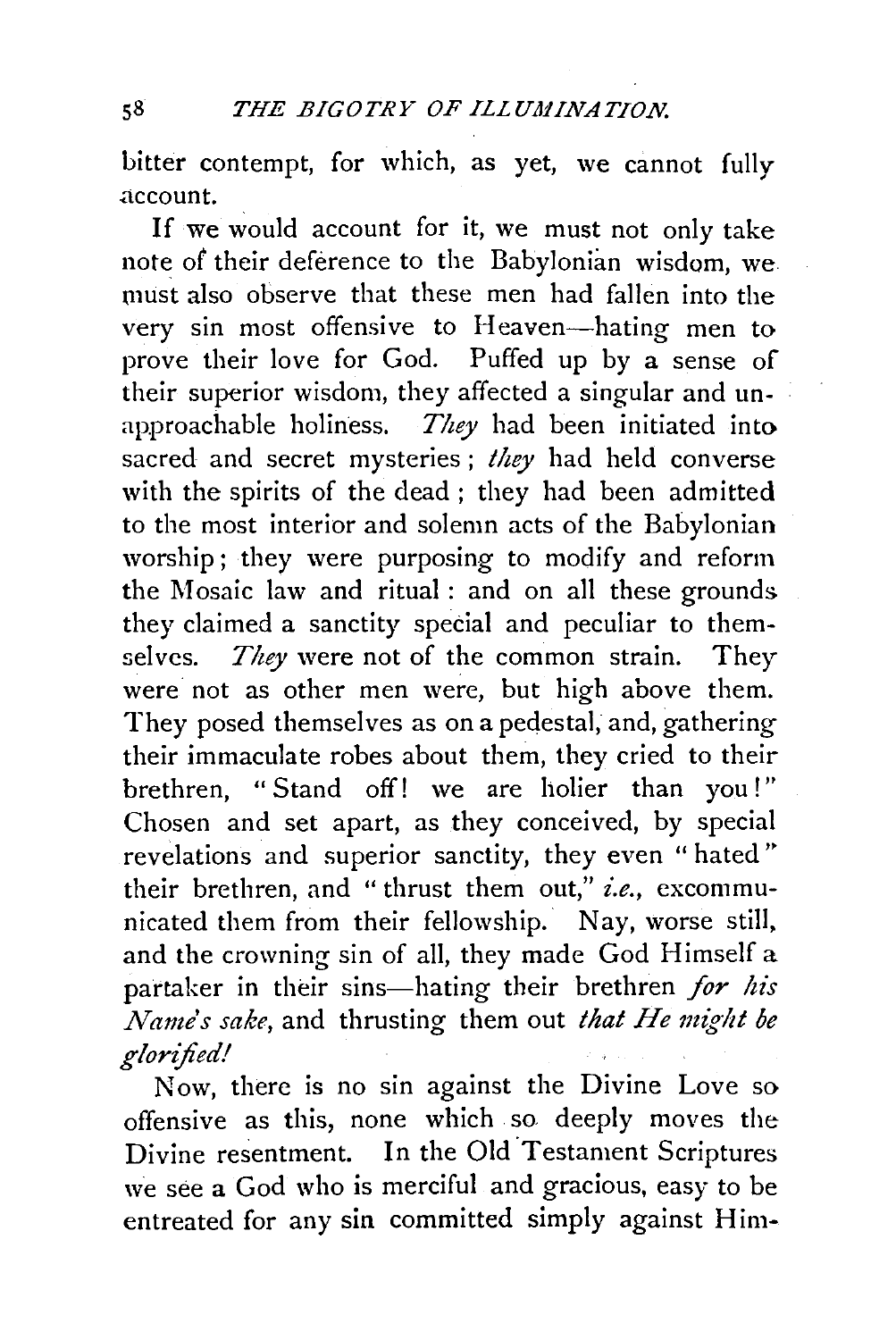self, but who flames into fierce anger so soon as man sins against man. In the Scriptures of the New Testament we see that the God manifest in the flesh is even ready to make excuse for his disciples when they are simply lacking in the sympathy or the loyalty due to Him, but that He turns upon them with his severest rebukes the moment they attempt to keep the little ones, the humble and despised, from Him, or to "forbid " those who do not "follow with them." And when men not only sin against men, but *hate* them, and not only hate them, but hate them */or God's sake;* not only cut them off from their sympathy and fellowship, but cut them off */or the glory o/ God:* when they not only commit the sin most offensive to Him, but commit it under cover of zeal for his service, we can well understand-and we of the Church need especially to lay this fact to heart--that his anger against them should be fierce, and bitter, and well-nigh implacable. They cannot love the Father whom they have not seen, unless they love the brothers whom they have seen; and therefore they reach the very climax of iniquity and hypocrisy when they hate their brethren out of love to God.

There is a bigotry of Ignorance; but there is also a more deadly bigotry of Illumination : and it is these illuminated bigots, boasting themselves of their larger wisdom and superior sanctity, who constitute one of the classes-what we may call the *Pharisee* classplaced before us by the Prophet. The other classwhich we may designate the *Publican* class—are characterized by a single phrase : they *"tremble at the 'iuord"* of God. But this phrase is expanded in the second verse of the Chapter: "On this man will I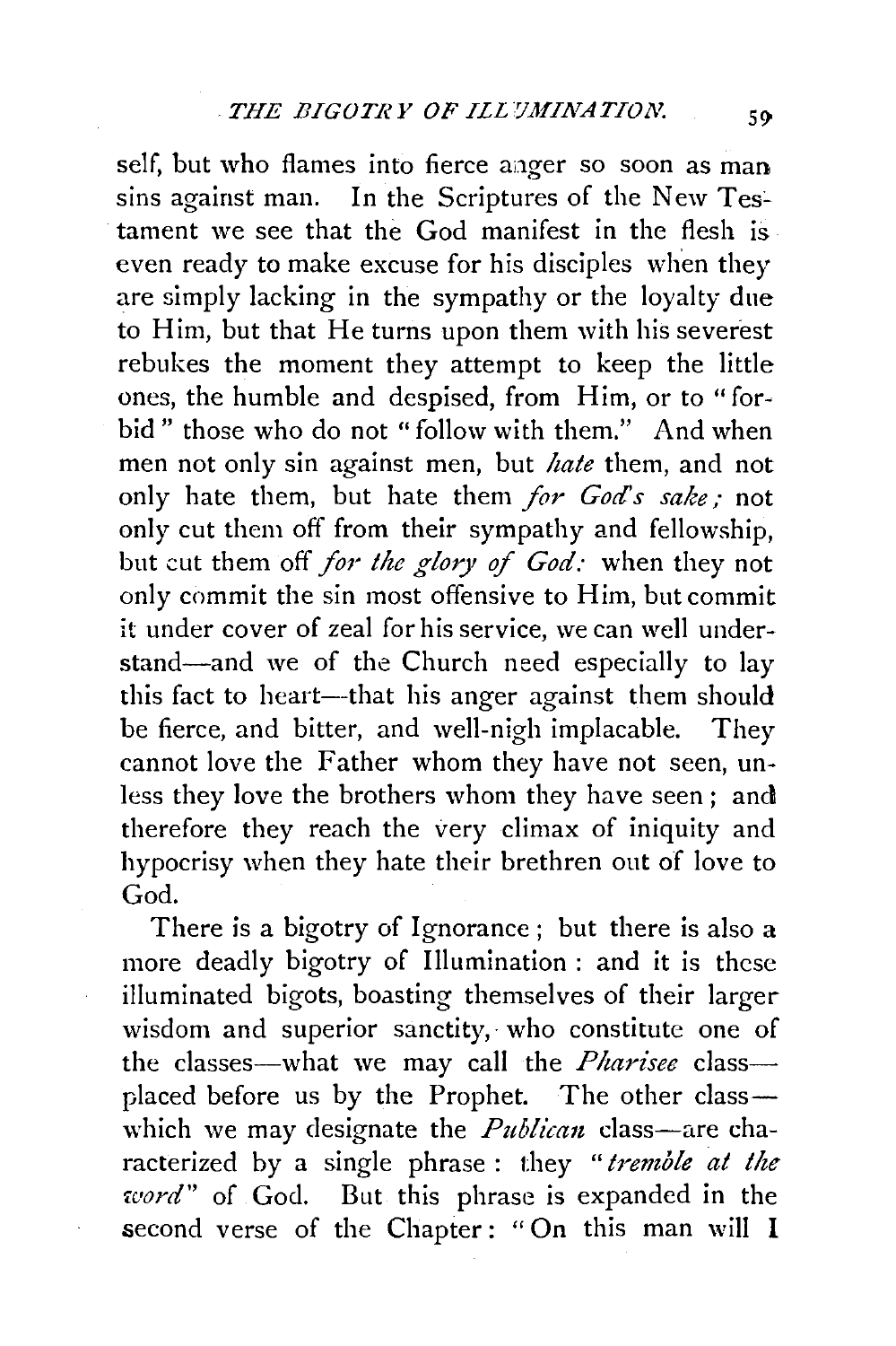*look-on him that is poor and of a contrite spirit,* and who trembleth at my word."

The second, the excommunicated class, then, consists of "the faithful remnant" of Israel. Hated by their brethren, they are loved by God; cut off from the Church, they nevertheless compose the true Church. And they are described as men who above all seek to acquaint themselves with the Divine Will. Perceiving that they have opposed that Will, that the word of God condemns their personal and national sins, they are filled with a humble contrition for their sins, a holy fear of the Word that condemns them. Unlike their illuminated brethren, they have no conceit of a superior holiness; they do not account themselves as in any sense holy, but as sinful and unclean. The prayer recorded in Chapters lxiii. and lxiv. is *their* prayer, and in this prayer we may hear the breathings of their humble and contrite spirit. They know how their brethren regard them, that they have been thrust out of the Jewish fellowship. They admit, " Abraham is ignorant of us, and Israel will not acknowledge us." But, instead of being inflamed. with resentment, and retorting scorn with scorn, they are moved to supplication and confession. "God," they say, "in Himself so good and kind, is angry with us. Then we must have sinned. Had we continued in his ways, we had been saved." And then they fall to the most pathetic and exhaustive confession of sin.  $"$  We, all of us, became as an unclean thing, and all our righteousness as filthy rags. There was none that called on thy Name, that stirred himself up to cleave to Thee. Therefore hast Thou hid thy face from us, and made us to melt away in the hand of our iniquities." Confession rises into the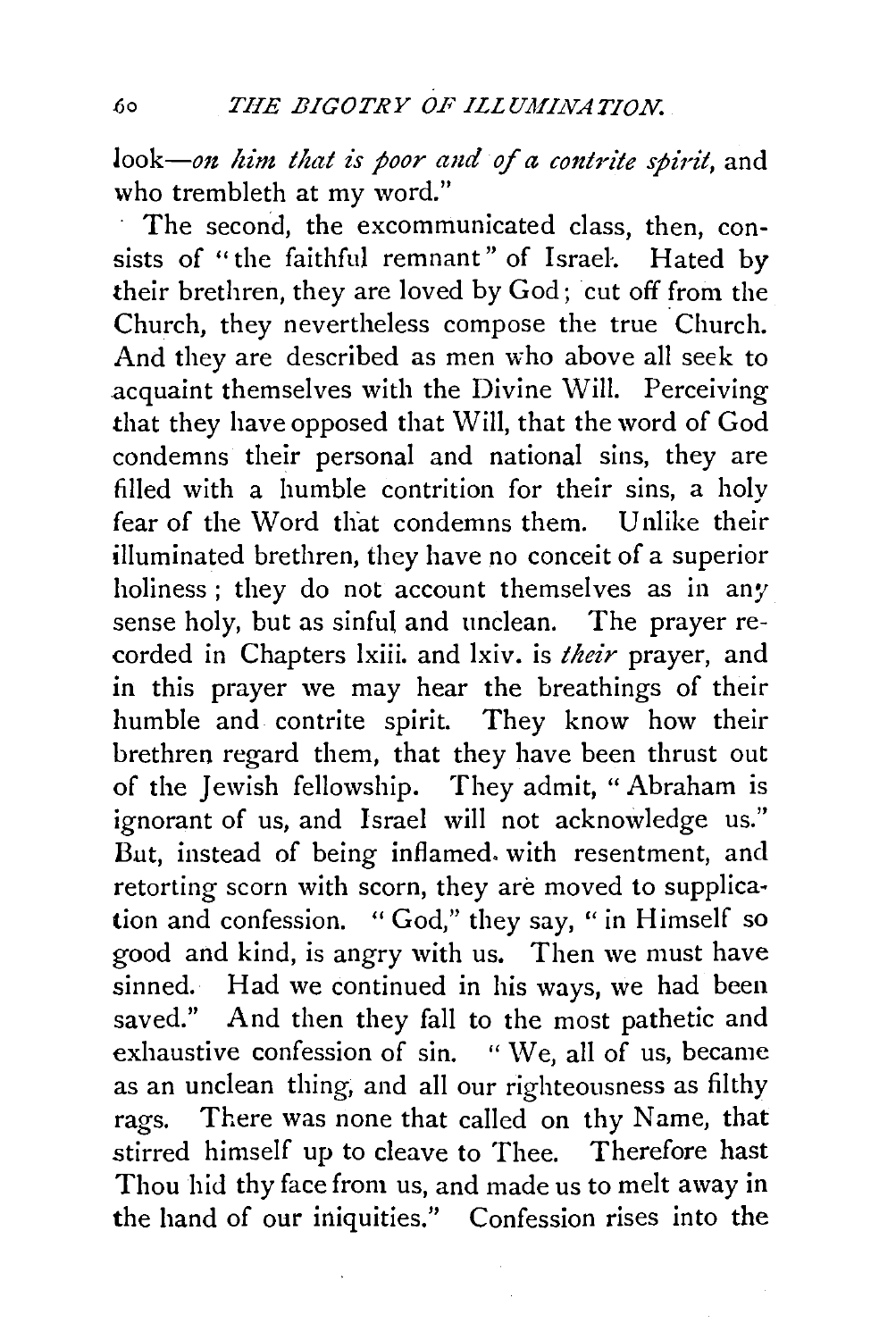most plaintive and piercing entreaty. "Yet now, 0 Lord, Thou art our Father. We are the clay, and Thou our Maker. We are all of us the work of thy hands. Be not very angry, 0 Lord, neither remember our iniquity for ever. Behold, consider, we beseech Thee ; we are all of us thy people!" $I$  Where shall we find words more pathetic and imploring than these, or words which more fitly express the humble and contrite spirit that trembles at God's word? As we listen to them we feel that they flow up through the rifts of a broken heart. The men who utter this confession and prayer stand at the very farthest remove from the proud affectation of superior sanctity which breathes in the words of their brethren who hated them: "Stand off! we are holier than you ; you, who are not holy at all !" In the one class, we have the haughtiest assumption of holiness; in the other, the profoundest consciousness of sin.

There is another point of contrast between them. The men who claimed a superior illumination and sanctity *"hated"* their brethren and cast them off. But these humble spirits will not repay hate with hate. They love and pray for the very nien who hate and ban them. Abraham may be ignorant of them; Israel may not acknowledge them ; but they will not separate themselves from any who bear those honoured names. In their prayer, rich in the deepest pathos, there is perhaps no more pathetic touch than this,that no less than four times within its narrow compass we find the words *all of us.* " We, all of us, became as an unclean thing; *We, all of us*, faded like the leaves; *We* are, *all of us*, the work of thy hand; *We* are,

' Isaiah lxiii. 16; lxiv. *S-9•*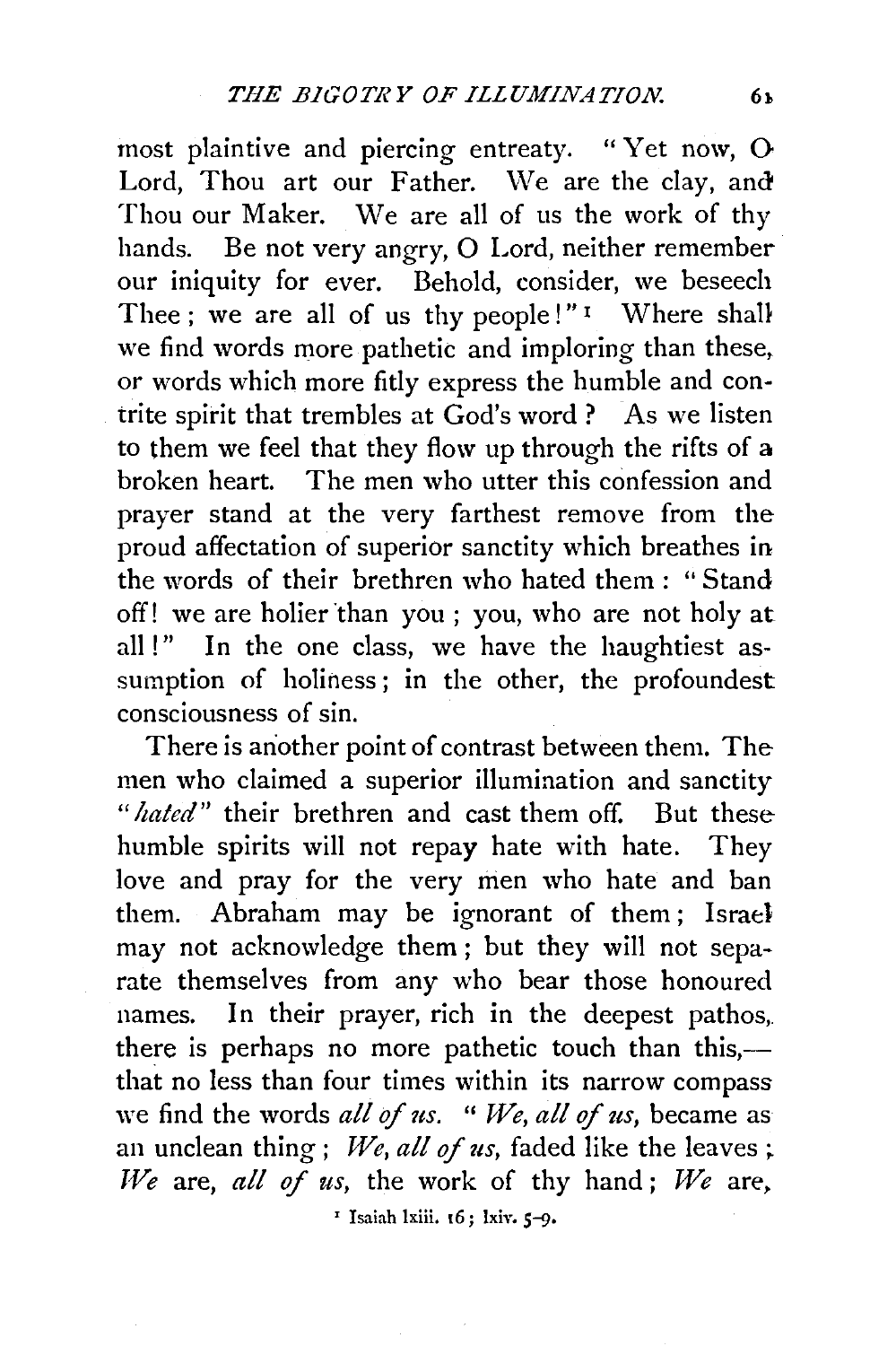*all of us,* thy people." With a love that absorbs and transcends all hate, they *will* pray for, they *will* associate themselves with, those who have banned them and cast them from them. They cannot confess their own sins without also confessing the sins of their judges and censors; they cannot ask the Divine mercy for themselves without asking it also for the very men who have shewn no mercy to them.

So that the contrast between these two classes is radical and complete. The one is characterized by a towering spiritual pride and an utter lack of charity ; the other, by humility and love. The latter class, the men of a humble and contrite spirit, may not be so wise as their brethren who hate them; they may not be so zealous for modes of worship as those who thrust them out; " the glory of God" may not be so often on their lips. They may be outcasts from the commonwealth and lie under the ban of the Church  $-$  as our English fathers did for many a day. But, because they love their very enemies ; because they bless those that curse them, and pray for those who despitefully use them, the ultimate victory lies with them. When God appears, it is they who will rejoice and be glad : it is their self-righteous self-complacent brethren who will be put to shame.

*This* is the Divine judgment on. the judges and the judged. It is given briefly and dramatically in the passage before us: *Hear ye the word of Jehovah*, ye *that tremble at his word. Your brethren that hate you and thrust you out fer my Name's sake have said, Let :Jehovah be glorified* I *But He shall appear to your joy,*  and they shall be ashamed. This is the verdict of God, and it is difficult to say which of the two classes would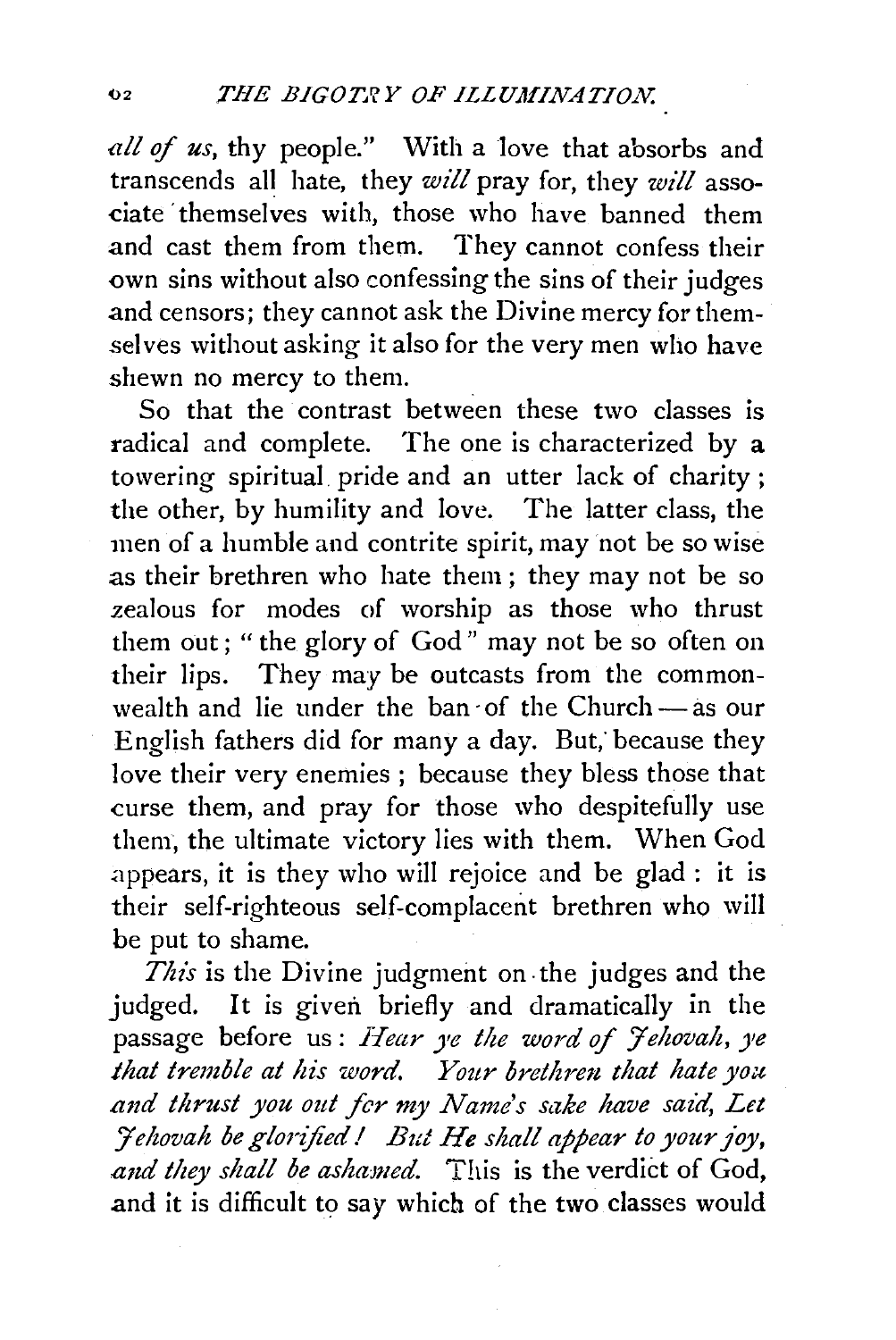be the more astonished by it. Doubtless the Pharisaic *:illuminati,* the men who trusted in themselves and despised others, who looked down on their brethren from their lofty pedestal with the fine scorn of a more liberal creed and a more æsthetic ritual, would be amazed and confounded to hear that they were less accept- .able to God than the very men whom they hated and banned; nay, that they were rejected by Him. But even they, I think, could hardly be so astonished as the poor and contrite spirits who had meekly submitted to their scorn. *These,* surely, could hardly have believed for joy and wonder as the Word, at which they had been wont to tremble, declared them to be the true servants of Jehovah, and warned their haughty self- .complacent judges: "Behold, my servants shall eat, but ye shall famish! Behold, my servants shall drink, but ye shall thirst ! Behold, my servants shall rejoice, but ye shall be ashamed ! Behold, my servants shall shout for gladness of heart, but ye shall cry out for sorrow of heart; ye shall wail for anguish of spirit: and  $ve$ — $ve$  who have cursed so many—shall leave your name for a curse to my chosen ones ! *You* build me a temple! Heaven is my throne, and the earth my footstool. What house can *ye* build for me, and how can ye make ready a place in which I will rest? *You* offer me a sacrifice! He of you that slayeth an ox killeth a man; he that sacrificeth a lamb strangleth a dog. Your very worship is offensive and abominable to me as an unclean offering or a public crime." <sup>1</sup>

Such a verdict as this must have been a terrible blow to men who had put on the airs of favourites of Heaven, and had despised their simple and unlettered

 $\bar{ }$  Isaiah lxv. 13-15; lxvi. 1-3.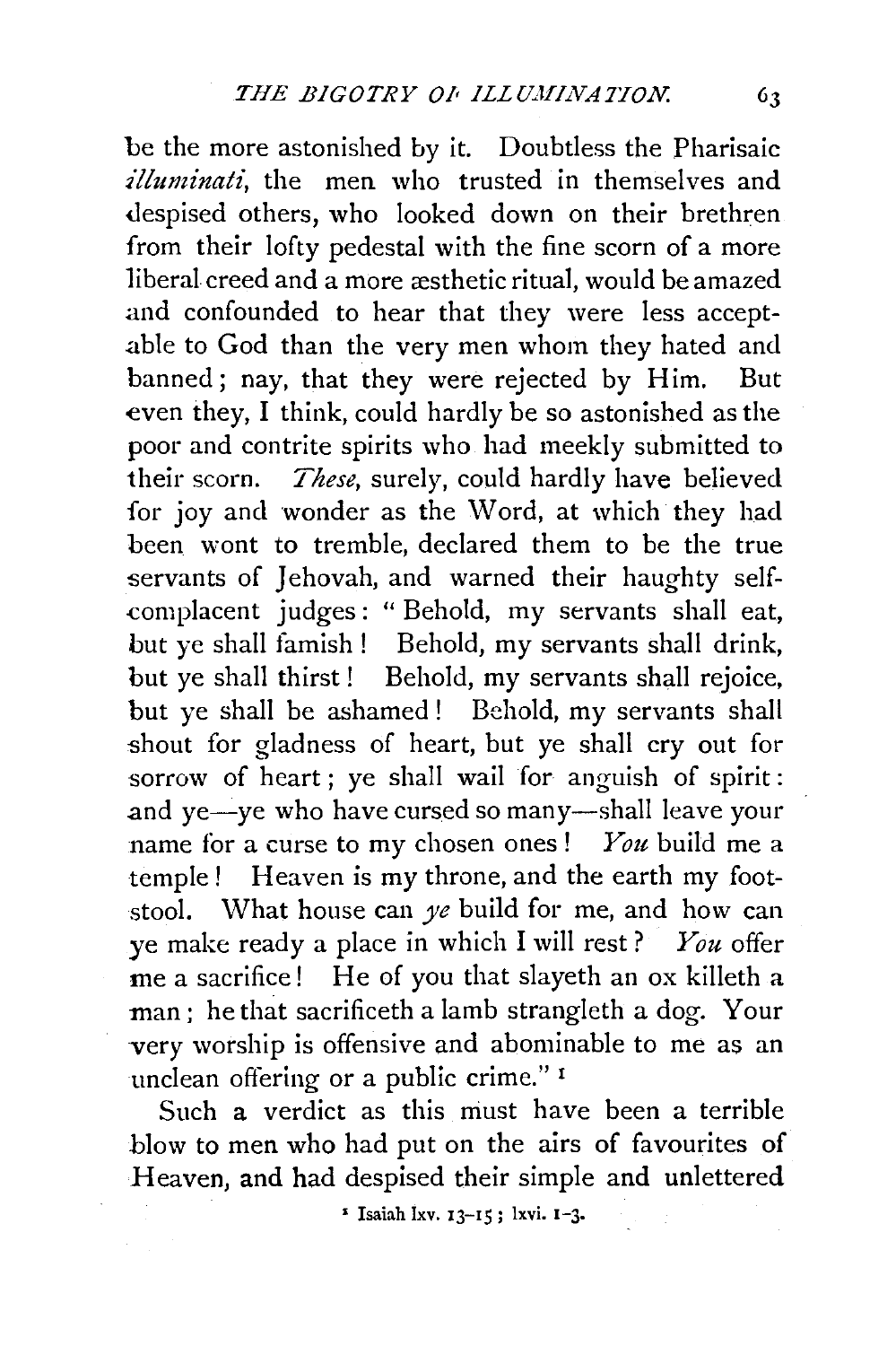brethren. And it may very well be that, in the fact that the prophets were constantly. bringing them such verdicts as these, we have the explanation of a point which has much perplexed historians and commentators. The difficulty has been to account for the historical fact that only a few of the children of Israel cared to return from Babylon to Judæa, and that, of the few thousands who came back from the Captivity,. hardly any appear to have been men of learning and wealth and influence. But if the Jews who had acquainted themselves with the wisdom of Babylon, and acquired opulence or influence in the land of their captivity, found themselves constantly passed over by God, and the preference given to men of a humble and contrite spirit; if the Voice of Inspiration met their claims with contempt, and denounced their very wisdom and sanctity and zeal as new offences against Jehovah, we can easily understand that they would not be eager to adventure their all in his service. Why should they care to make great sacrifices and brave great dangers in order to serve a God who threatened them with his anger, to build up a social and religious state in which their special gifts would be of no value, in which they could win no honour, for which they were condemned beforehand as unfit? If Jehovah cared only for the humble and contrite souls who trembled at his word, and with whom they had refused to associate, let Him have them: but why should *they* abandon their studies, their high position, their reputation and emoluments, to serve Him? If they came to the conclusion that it was not worth their while to link their· fate to that of the poor and scanty bands led back to Jerusalem by Zerubbabel and Ezra, but resolved to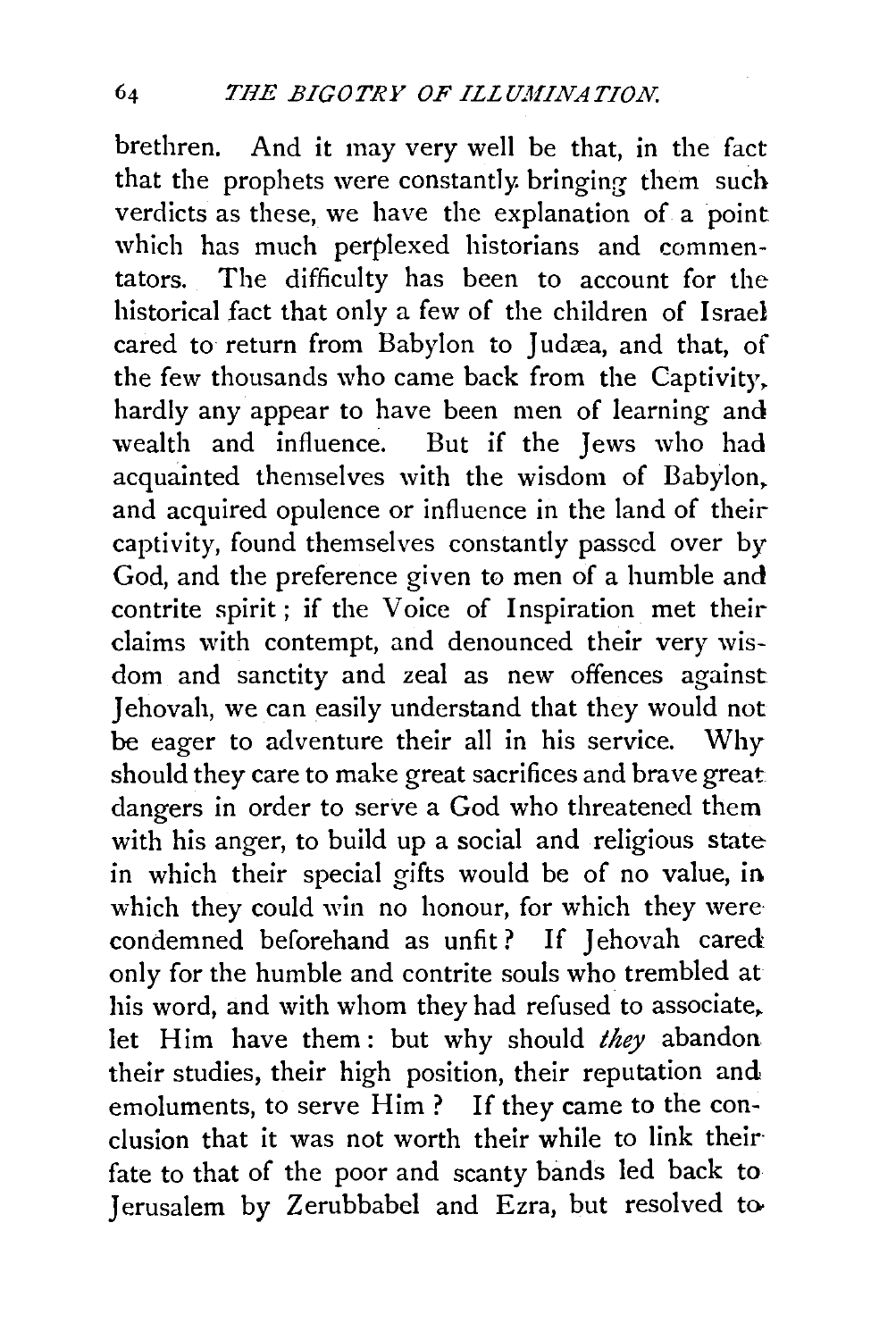stay in the great busy world in which they had acquired place and consequence, we need not, I think, be very much surprised.

The great lesson of this passage is a lesson very pertinent to the present time. There is a bigotry of Illumination as well as a bigotry of Ignorance, a bigotry of Breadth as well as a bigotry of Narrowness. Against the latter most of us who write and read this Magazine are, perhaps, on our guard. Sectarianism is not attractive to us. The man who can see nothing good beyond the limits of his own fellowship, of his own branch of the universal Church, has been sufficiently stigmatized to make us resent any comparison of ourselves with him. The man who prays thus with himself, " God, I thank Thee that I am not as other men are, nor even as this Episcopalian, this Presbyterian, this Baptist," is not likely, we admit, to go down to his house justified; and we may therefore strive, with more or less success-not often with complete success, I fear-against the spirit of his prayer. But are we sufficiently on our guard against another, and a still more fatal, temper? Our very breadth and liberality of thought may bring us under the Prophet's censure by another road. The Jews condemned by Isaiah were those who had most freely acquainted themselves. with all the wisdom of Babylon, and were most willing to modify both their creed and their worship, so as to adapt it to their larger outlook. It was in the full pride of their superior wisdom and more reasonable service that they separated themselves from their brethren, and thrust them out from all community of thought and fellowship of spirit. And, in like manner, we may have yielded to the spirit of our age : VOL. IX. 5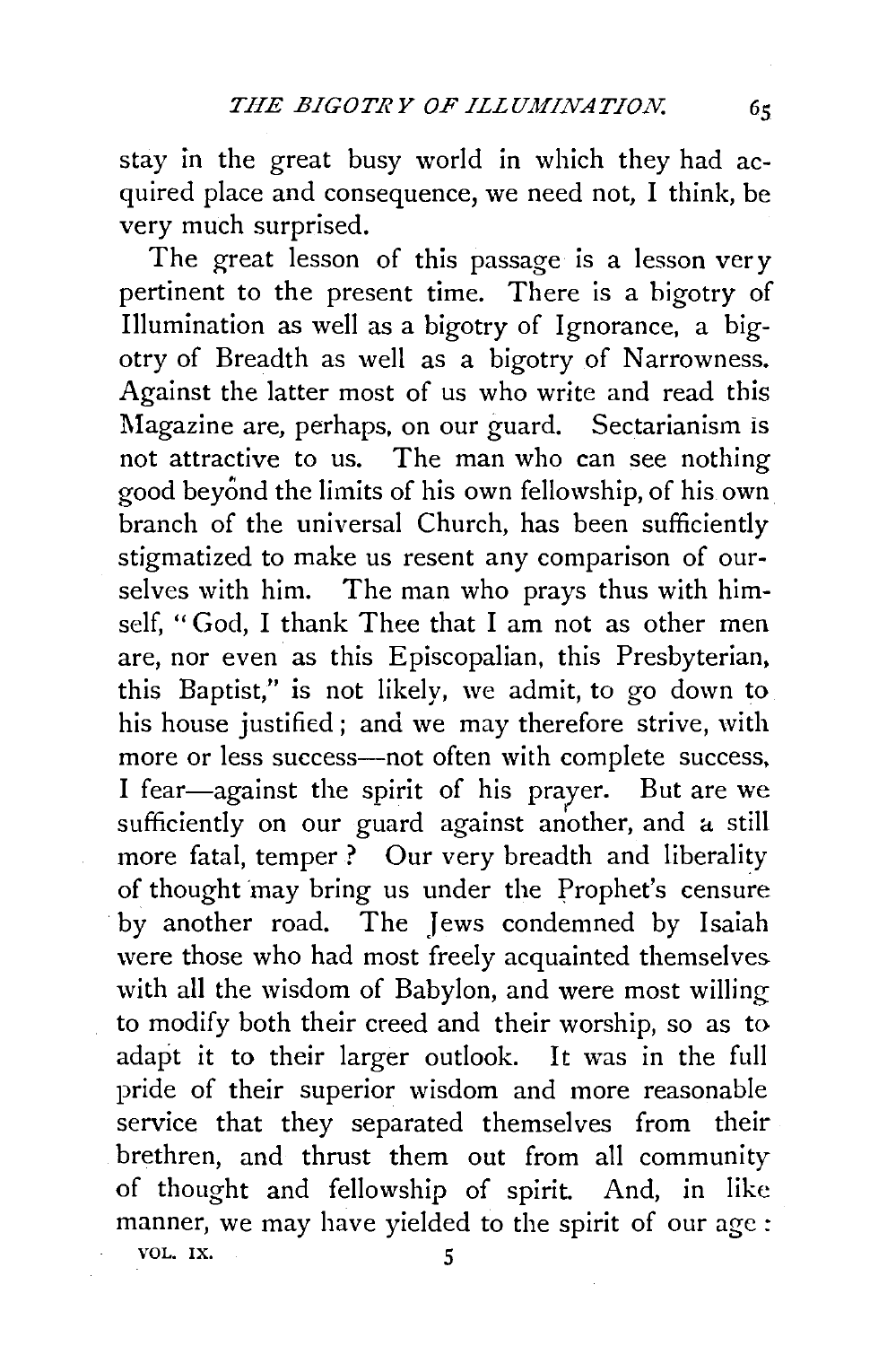we may have suffered our thoughts to widen with the years; our creed may be broader; we may breathe a more large and kindly air- than of old. And we may be so conscious of the advance we have made, as to have lost, in some measure, the humble and contrite spirit to which God manifests Himself in love. \Ne may look, with the fine scorn of superior intelligence, or more cultivated taste, or what we mistake for "a larger charity," on men who still stand where we ourselves once stood, and hold the views we once held. Some touches of this superfine scorn may be seen, I think, in our schools of science, of literature, and of art. And we can hardly hope that no trace of it is to be found in the Church-in *ourselves.* For some of us, at least, it must be very hard to maintain terms of sincere brotherly communion with those who, as we deem, are less advanced than ourselves; we may even hate a bigot with perfect bigotry; to our Publicans- $Philistines$  we sometimes call them  $-$  we may be tempted to exclaim, "Stand off! I am of a more refined intelligence and a broader heart than you." We may even suffer this evil spirit to taint our worship, and our prayer may run, "God, we thank Thee that we are not as other men are-Romanists, Ritualists, Episcopalians, Presbyterians, Congregationalists, nor even as this Methodist. We have done with sectarianism, and keep no terms with it." Forgetting that, if we have any higher wisdom than others, it is that we may teach them what God has taught us ; forgetting that, if we have any greater strength, it is that we may bear the infirmities of the weak ; forgetting that, if our charity be of a purer and broader strain, it is that we may love more men and love them more